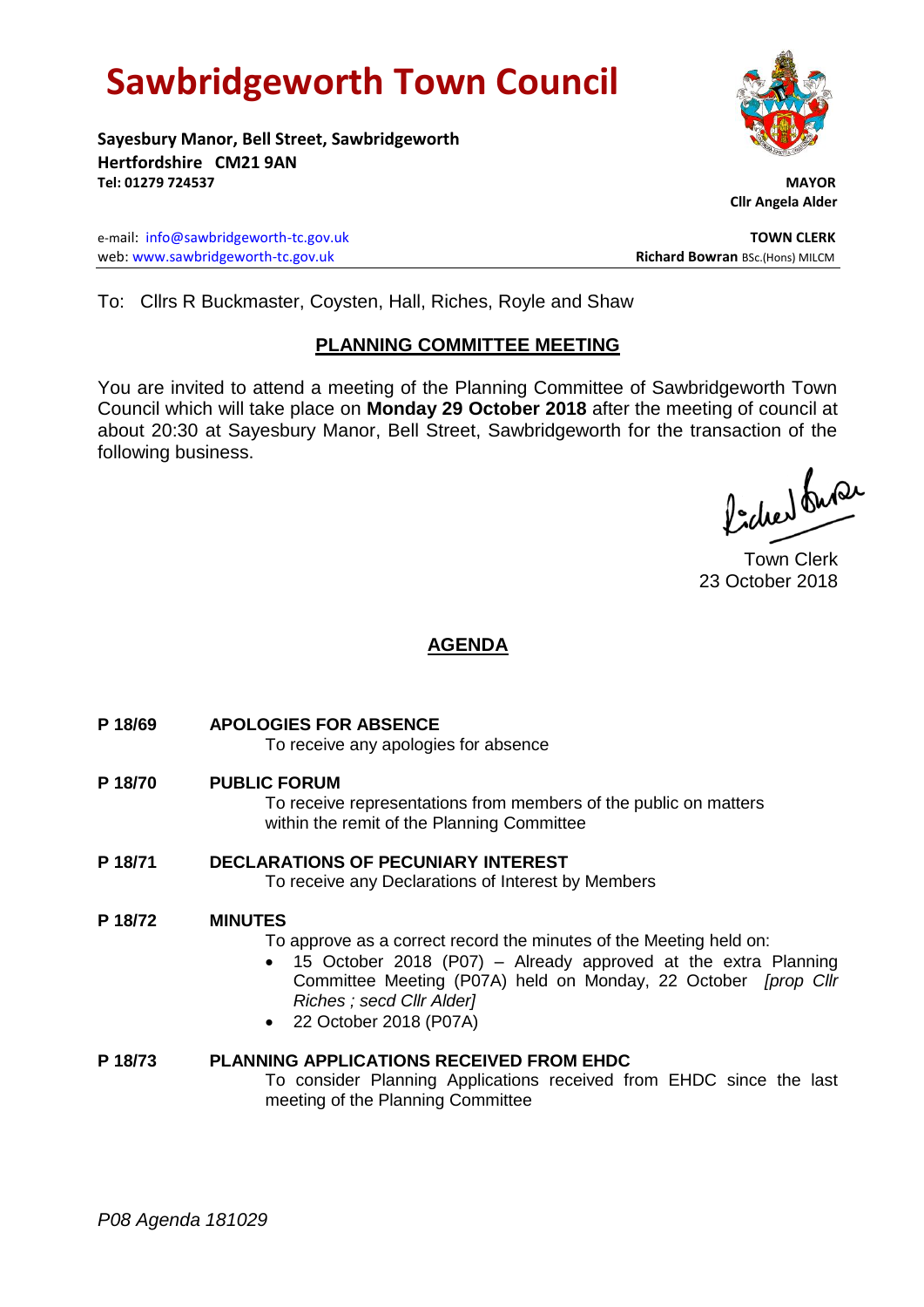# **3/18/2096/HH 2 Lancaster Gate, Chaseways**

Conversion of [garage to habitable accommodation with associated elevational alterations](https://publicaccess.eastherts.gov.uk/online-applications/applicationDetails.do?activeTab=documents&keyVal=PFEJ7KGL06200)  and loft conversion to garage roof with the insertion of roof dormer, single storey link [extension from garage to main dwelling, two storey](https://publicaccess.eastherts.gov.uk/online-applications/applicationDetails.do?activeTab=documents&keyVal=PFEJ7KGL06200) rear extension with Juliette balcony at [first floor level, insertion of 1 no. first floor flank elevation window and fenestration](https://publicaccess.eastherts.gov.uk/online-applications/applicationDetails.do?activeTab=documents&keyVal=PFEJ7KGL06200)  **[alterations](https://publicaccess.eastherts.gov.uk/online-applications/applicationDetails.do?activeTab=documents&keyVal=PFEJ7KGL06200)** 

**\_\_\_\_\_\_\_\_\_\_\_\_\_\_\_\_\_\_\_\_\_\_\_\_\_\_\_\_\_\_\_\_\_\_\_\_\_\_\_\_\_\_\_\_\_\_\_\_\_\_\_\_\_\_\_\_\_\_\_\_\_\_\_\_\_**

Applicant: Mr Simon Weeks

#### **3/18/2098/FUL The Leventhorpe School, Cambridge Road, CM21 9BY**

[Provision of 8 single storey temporary general teaching classrooms on an existing area of](https://publicaccess.eastherts.gov.uk/online-applications/applicationDetails.do?activeTab=documents&keyVal=PFEV1JGLG1I00)  [hard play surface](https://publicaccess.eastherts.gov.uk/online-applications/applicationDetails.do?activeTab=documents&keyVal=PFEV1JGLG1I00)

**\_\_\_\_\_\_\_\_\_\_\_\_\_\_\_\_\_\_\_\_\_\_\_\_\_\_\_\_\_\_\_\_\_\_\_\_\_\_\_\_\_\_\_\_\_\_\_\_\_\_\_\_\_\_\_\_\_\_\_\_\_\_\_\_\_**

**\_\_\_\_\_\_\_\_\_\_\_\_\_\_\_\_\_\_\_\_\_\_\_\_\_\_\_\_\_\_\_\_\_\_\_\_\_\_\_\_\_\_\_\_\_\_\_\_\_\_\_\_\_\_\_\_\_\_\_\_\_\_\_\_\_**

**Applicant:** The Leventhorpe School

# **3/18/2138/FUL Orion (Garden of), London Rd, Spellbrook, CM23 4AX**

[Residential development comprising of 4 No detached houses within part of the garden of](https://publicaccess.eastherts.gov.uk/online-applications/applicationDetails.do?activeTab=documents&keyVal=PFPCU3GLG4F00)  [the existing house \(Orion\)](https://publicaccess.eastherts.gov.uk/online-applications/applicationDetails.do?activeTab=documents&keyVal=PFPCU3GLG4F00) **Applicant:** Spellbrook No1 Ltd

**\_\_\_\_\_\_\_\_\_\_\_\_\_\_\_\_\_\_\_\_\_\_\_\_\_\_\_\_\_\_\_\_\_\_\_\_\_\_\_\_\_\_\_\_\_\_\_\_\_\_\_\_\_\_\_\_\_\_\_\_\_\_\_\_\_**

**\_\_\_\_\_\_\_\_\_\_\_\_\_\_\_\_\_\_\_\_\_\_\_\_\_\_\_\_\_\_\_\_\_\_\_\_\_\_\_\_\_\_\_\_\_\_\_\_\_\_\_\_\_\_\_\_\_\_\_\_\_\_\_\_\_**

**\_\_\_\_\_\_\_\_\_\_\_\_\_\_\_\_\_\_\_\_\_\_\_\_\_\_\_\_\_\_\_\_\_\_\_\_\_\_\_\_\_\_\_\_\_\_\_\_\_\_\_\_\_\_\_\_\_\_\_\_\_\_\_\_\_**

#### **3/18/2258/HH 42 School Lane, CM21 9FA** [Erection of garage](https://publicaccess.eastherts.gov.uk/online-applications/applicationDetails.do?activeTab=documents&keyVal=PGHR3WGLGCR00)  **Applicant:** Ms N Warren

#### **3/18/2266/HH 22 Hoestock Road, CM21 0DZ**

[Loft conversion. Insertion of 9](https://publicaccess.eastherts.gov.uk/online-applications/applicationDetails.do?activeTab=documents&keyVal=PGLGFTGLGDD00) no. rooflights **Applicant:** Miss E Scurfield

# **P 18/74 LATE PLANNING APPLICATIONS** To deal with Planning Applications received from EHDC following the Publication of this Agenda and received before 26 October 2018

**P 18/75 PLANNING DECISIONS MADE BY EHDC** To receive Planning Decisions from EHDC

# **3/18/1752/FUL 72-74 Cambridge Road, CM21 9BU**

Two storey rear extensions and insertion of a first floor flank elevation window to No.74 **Applicant:** Mr & Mrs Frid *STC Comment:* No objection *EHDC Decision:* Granted **\_\_\_\_\_\_\_\_\_\_\_\_\_\_\_\_\_\_\_\_\_\_\_\_\_\_\_\_\_\_\_\_\_\_\_\_\_\_\_\_\_\_\_\_\_\_\_\_\_\_\_\_\_\_\_\_\_\_\_\_\_\_\_\_\_**

**\_\_\_\_\_\_\_\_\_\_\_\_\_\_\_\_\_\_\_\_\_\_\_\_\_\_\_\_\_\_\_\_\_\_\_\_\_\_\_\_\_\_\_\_\_\_\_\_\_\_\_\_\_\_\_\_\_\_\_\_\_\_\_\_\_**

# **3/18/1781/HH Burton House, Burtons Mill Lane, CM21 9PL**

Replacement of 1.8-2.1m height hedge and 1.75m height gate **Applicant:** Miss Marie Heath *STC Comment:* No objection *EHDC Decision:* Granted **\_\_\_\_\_\_\_\_\_\_\_\_\_\_\_\_\_\_\_\_\_\_\_\_\_\_\_\_\_\_\_\_\_\_\_\_\_\_\_\_\_\_\_\_\_\_\_\_\_\_\_\_\_\_\_\_\_\_\_\_\_\_\_\_\_**